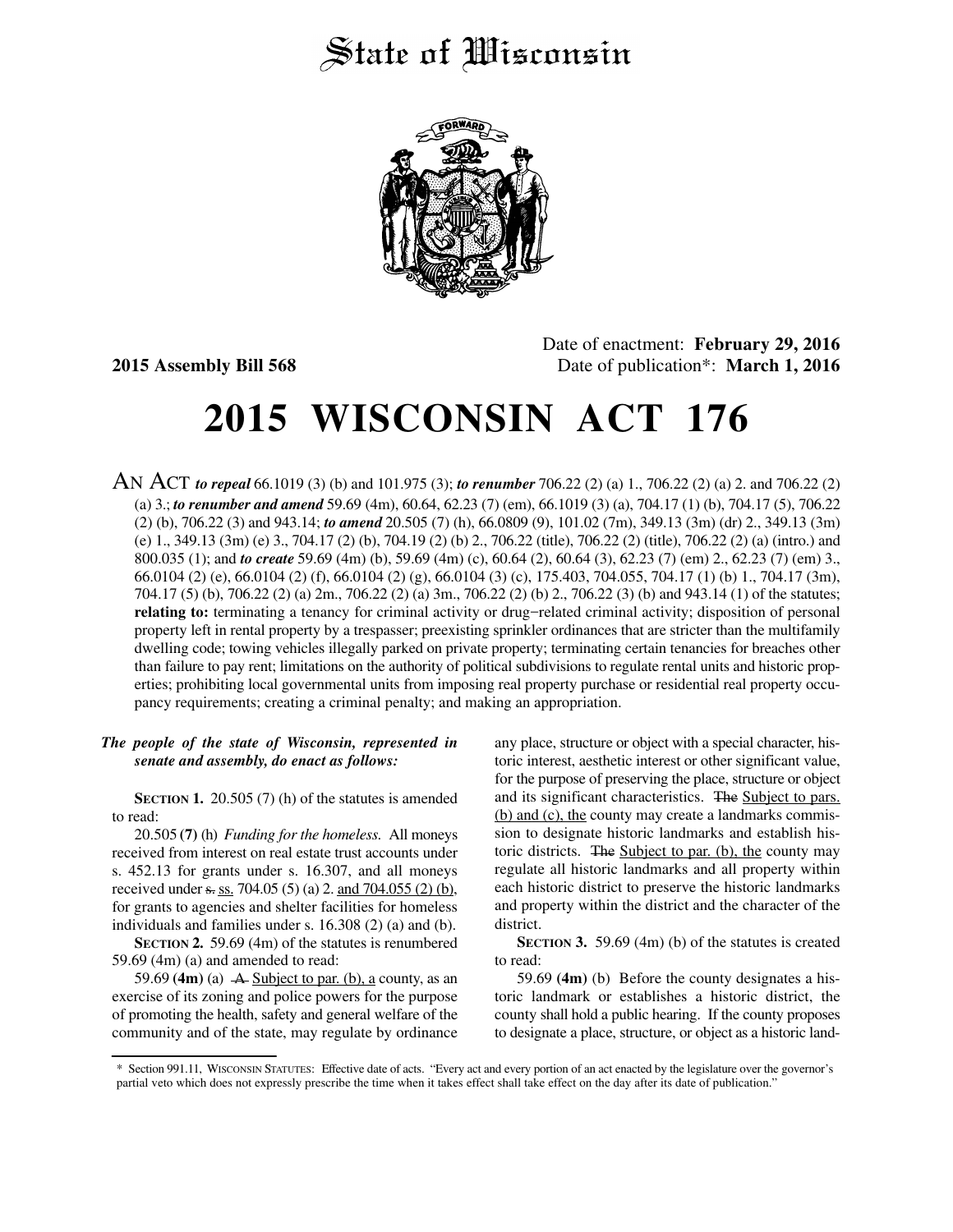## **2015 Wisconsin Act 176** − 2 − **2015 Assembly Bill 568**

mark or establish a historic district that includes a place, structure, or object, the county shall, by 1st class mail, notify the owner of the place, structure, or object of the determination and of the time and place of the public hearing on the determination.

**SECTION 3m.** 59.69 (4m) (c) of the statutes is created to read:

59.69 **(4m)** (c) An owner of property that is affected by a decision of a county landmarks commission may appeal the decision to the board. The board may overturn a decision of the commission by a majority vote of the board.

**SECTION 4.** 60.64 of the statutes is renumbered 60.64 (1) and amended to read:

60.64 **(1)** The Subject to sub. (2), the town board, in the exercise of its zoning and police powers for the purpose of promoting the health, safety and general welfare of the community and of the state, may regulate any place, structure or object with a special character, historic interest, aesthetic interest or other significant value for the purpose of preserving the place, structure or object and its significant characteristics. The Subject to subs. (2) and (3), the town board may create a landmarks commission to designate historic landmarks and establish historic districts. The Subject to sub. (2), the board may regulate all historic landmarks and all property within each historic district to preserve the historic landmarks and property within the district and the character of the district.

**SECTION 5.** 60.64 (2) of the statutes is created to read: 60.64 **(2)** Before the town board designates a historic landmark or establishes a historic district, the town board shall hold a public hearing. If the town board proposes to designate a place, structure, or object as a historic landmark or establish a historic district that includes a place, structure, or object, the town board shall, by 1st class mail, notify the owner of the place, structure, or object of the determination and of the time and place of the public hearing on the determination.

**SECTION** 5m. 60.64 (3) of the statutes is created to read:

60.64 **(3)** An owner of property that is affected by a decision of a town landmarks commission may appeal the decision to the town board. The town board may overturn a decision of the commission by a majority vote of the town board.

**SECTION 6.** 62.23 (7) (em) of the statutes is renumbered 62.23 (7) (em) 1. and amended to read:

62.23 **(7)** (em) 1. A Subject to subd. 2., a city, as an exercise of its zoning and police powers for the purpose of promoting the health, safety and general welfare of the community and of the state, may regulate by ordinance, or if a city contains any property that is listed on the national register of historic places in Wisconsin or the state register of historic places shall, not later than 1995, enact an ordinance to regulate, any place, structure or

object with a special character, historic, archaeological or aesthetic interest, or other significant value, for the purpose of preserving the place, structure or object and its significant characteristics. A Subject to subds. 2, and 3., a city may create a landmarks commission to designate historic or archaeological landmarks and establish historic districts. The Subject to subd. 2., the city may regulate, or if the city contains any property that is listed on the national register of historic places in Wisconsin or the state register of historic places shall regulate, all historic or archaeological landmarks and all property within each historic district to preserve the historic or archaeological landmarks and property within the district and the character of the district.

**SECTION 7.** 62.23 (7) (em) 2. of the statutes is created to read:

62.23 **(7)** (em) 2.Before the city designates a historic landmark or establishes a historic district, the city shall hold a public hearing. If the city proposes to designate a place, structure, or object as a historic landmark or establish a historic district that includes a place, structure, or object, the city shall, by 1st class mail, notify the owner of the place, structure, or object of the determination and of the time and place of the public hearing on the determination.

**SECTION 7m.** 62.23 (7) (em) 3. of the statutes is created to read:

62.23 **(7)** (em) 3. An owner of property that is affected by a decision of a city landmarks commission may appeal the decision to the common council. The common council may overturn a decision of the commission by a majority vote of the common council.

**SECTION 8.** 66.0104 (2) (e) of the statutes is created to read:

66.0104 **(2)** (e) No city, village, town, or county may enact an ordinance that does any of the following:

1. Requires that a rental property or rental unit be inspected except upon a complaint by any person, as part of a program of regularly scheduled inspections conducted in compliance with s. 66.0119, as applicable, or as required under state or federal law.

2. Charges a fee for conducting an inspection of a residential rental property unless all of the following are satisfied:

a. The amount of the fee is uniform for residential rental inspections.

b. The fee is charged at the time that the inspection is actually performed.

3. Charges a fee for a subsequent reinspection of a residential rental property that is more than twice the fee charged for an initial reinspection.

4. Except as provided in this subdivision, requires that a rental property or rental unit be certified, registered, or licensed. A city, village, town, or county may require that a rental unit be registered if the registration consists only of providing the name of the owner and an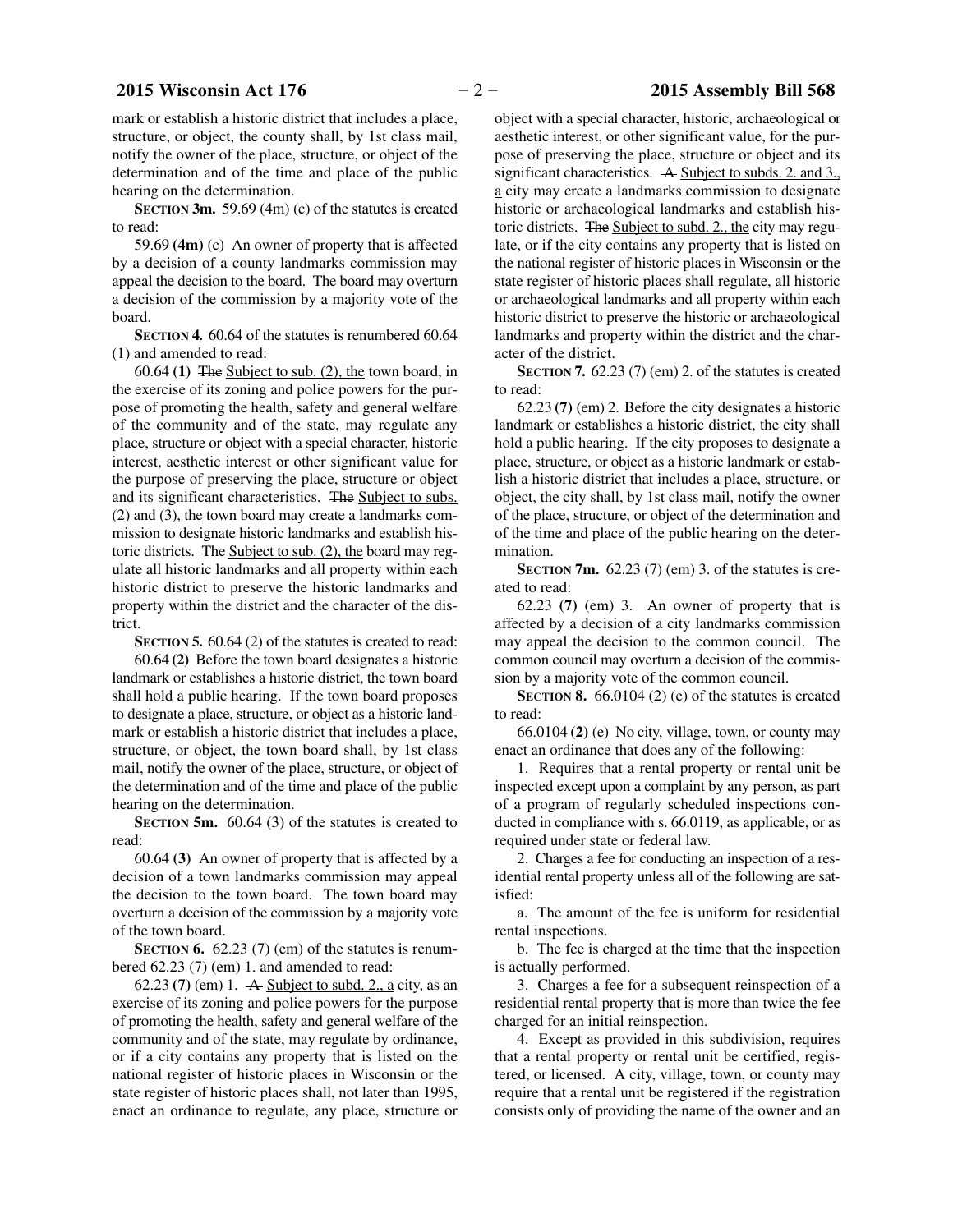authorized contact person and an address and telephone number at which the contact person may be contacted.

**SECTION 9.** 66.0104 (2) (f) of the statutes is created to read:

66.0104 **(2)** (f) No city, village, town, or county may impose an occupancy or transfer of tenancy fee on a rental unit.

**SECTION 10.** 66.0104 (2) (g) of the statutes is created to read:

66.0104 **(2)** (g) 1. Except as provided in subds. 2. and 3., no city, village, town, or county may enact an ordinance that requires a residential rental property owner to register or obtain a certification or license related to owning or managing the residential rental property.

2. Subdivision 1. does not apply to an ordinance that applies uniformly to all residential rental property owners, including owners of owner−occupied rental property.

3. Subdivision 1. does not prohibit a city, village, town, or county from requiring that a landlord be registered if the registration consists only of providing the name of the landlord and an authorized contact person and an address and telephone number at which the contact person may be contacted.

**SECTION 11.** 66.0104 (3) (c) of the statutes is created to read:

66.0104 **(3)** (c) If a city, village, town, or county has in effect on the effective date of this paragraph .... [LRB inserts date], an ordinance that is inconsistent with sub. (2) (e), (f), or (g), the ordinance does not apply and may not be enforced.

**SECTION 12.** 66.0809 (9) of the statutes is amended to read:

66.0809 **(9)** A municipal utility is not required to offer a customer who is a tenant at a rental dwelling unit a deferred payment agreement. Notwithstanding. ss. 196.03, 196.19, 196.20, 196.22, 196.37, and 196.60, a determination by a municipal utility to offer or not offer a deferred payment agreement does not require approval, and is not subject to disapproval, by the public service commission.

**SECTION 13.** 66.1019 (3) (a) of the statutes is renumbered 66.1019 (3) and amended to read:

66.1019 **(3)** Except as provided in par. (b), any Any ordinance enacted by a county, city, village or town relating to the construction or inspection of multifamily dwellings, as defined in s. 101.971 (2), shall conform to subch. VI of ch. 101 and s. 101.02 (7m).

**SECTION 14.** 66.1019 (3) (b) of the statutes is repealed.

**SECTION 15.** 101.02 (7m) of the statutes is amended to read:

101.02 **(7m)** Notwithstanding sub. (7) (a), no city, village, or town may make or enforce any ordinance that is applied to any multifamily dwelling, as defined in s. 101.971 (2), and that does not conform to subch. VI and this section or is contrary to an order of the department

under this subchapter, except that if a city, village or town has a preexisting stricter sprinkler ordinance, as defined in s. 101.975 (3) (a), that ordinance remains in effect, except that the city, village or town may take any action with regard to that ordinance that a political subdivision may take under s. 101.975 (3) (b). Any provision of a contract between a city, village, or town and a property owner of a multifamily dwelling that requires the property owner to comply with an ordinance that does not conform to subch. VI and this section or is contrary to an order of the department under this subchapter may be waived by the property owner and if waived is void and unenforceable.

**SECTION 16.** 101.975 (3) of the statutes is repealed. **SECTION 17.** 175.403 of the statutes is created to read:

**175.403 Trespassing; arrest and removal. (1)** In this section:

(a) "Law enforcement agency" has the meaning given in s. 165.83 (1) (b).

(b) "Law enforcement officer" has the meaning given in s. 165.85 (2) (c).

**(2)** Each law enforcement agency shall have a written policy regarding the investigation of complaints alleging a violation of s. 943.14. The policy shall require a law enforcement officer who has probable cause to arrest a person for a violation of s. 943.14 to remove the person from a dwelling.

**SECTION 18.** 349.13 (3m) (dr) 2. of the statutes is amended to read:

349.13 **(3m)** (dr) 2. A towing service may not collect any charges for the removal or storage of an illegally parked vehicle under this subsection if unless the towing service has not complied made a good faith effort to comply with par. (d) 2. with respect to the vehicle. A towing service operating in a 1st class city may not collect any charges for the removal or storage of an illegally parked vehicle under this subsection if the towing service has not complied with par. (d) 2. with respect to the vehicle.

**SECTION 19.** 349.13 (3m) (e) 1. of the statutes is amended to read:

349.13 **(3m)** (e) 1. Reasonable charges for removal and storage of vehicles under this subsection when no citation has been issued.

**SECTION 20.** 349.13 (3m) (e) 3. of the statutes is amended to read:

349.13 **(3m)** (e) 3. Guidelines for towing services to notify law enforcement under par. (d) upon removal of a vehicle when no citation has been issued.

**SECTION 21.** 704.055 of the statutes is created to read: **704.055 Disposition of personalty left by trespasser. (1)** DEFINITION. In this section, "trespasser" means a person who is not a tenant and who enters or remains in residential rental property without the consent of the landlord or another person lawfully on the property.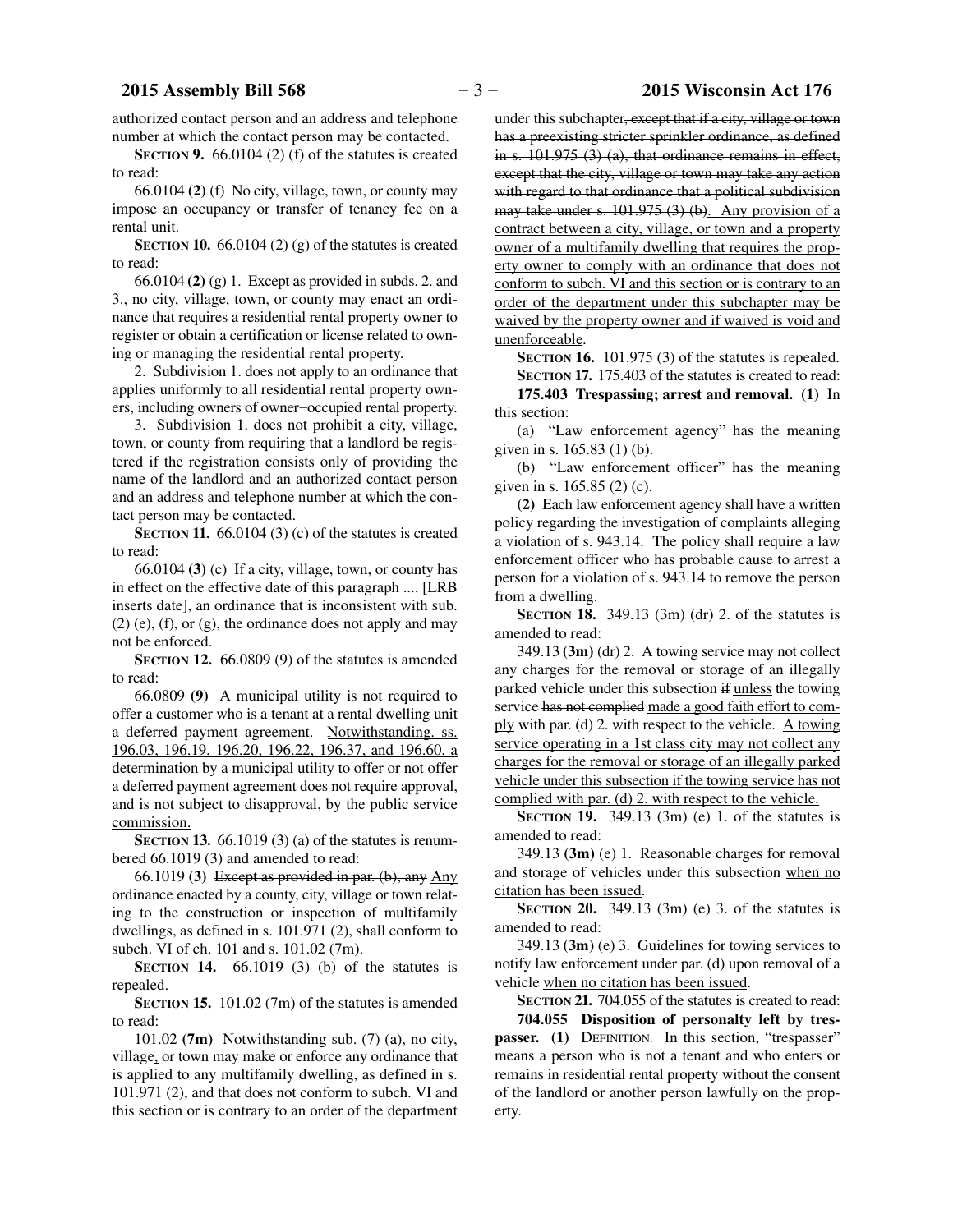**(2)** AT THE LANDLORD'S DISCRETION. (a) If a trespasser is removed or otherwise removes from residential rental property and leaves personal property, the landlord shall hold the personal property for 7 days from the date on which the landlord discovers the personal property. After that time, the landlord may presume that the trespasser has abandoned the personal property and may dispose of the personal property in any manner that the landlord, in the landlord's sole discretion, determines is appropriate but shall promptly return the personal property to the trespasser if the landlord receives a request for its return before the landlord disposes of it.

(b) If the landlord disposes of the abandoned personal property by private or public sale, the landlord may send the proceeds of the sale minus any costs of sale and, if the landlord has first stored the personal property, minus any storage charges to the department of administration for deposit in the appropriation under s. 20.505 (7) (h).

**(3)** RIGHTS OF 3RD PERSONS. The landlord's power to dispose as provided by this section applies to any personal property left on the landlord's property by the trespasser, whether owned by the trespasser or by others. The power to dispose under this section applies notwithstanding any rights of others existing under any claim of ownership or security interest. The trespasser, other owner, or any secured party has the right to redeem the personal property at any time before the landlord has disposed of it or entered into a contract for its disposition by payment of any expenses that the landlord has incurred with respect to the disposition of the personal property.

**SECTION 22.** 704.17 (1) (b) of the statutes is renumbered 704.17 (1) (b) (intro.) and amended to read:

704.17 **(1)** (b) (intro.) If a month−to−month tenant commits waste or a material violation of s. 704.07 (3) or breaches any covenant or condition of the tenant's agreement, other than for payment of rent, the tenancy can be terminated if the landlord gives any of the following applies:

2. The landlord gives the tenant notice requiring the tenant to vacate on or before a date at least 14 days after the giving of the notice.

**SECTION 23.** 704.17 (1) (b) 1. of the statutes is created to read:

704.17 **(1)** (b) 1. The landlord gives the tenant a notice that requires the tenant to either remedy the default or vacate the premises no later than a date at least 5 days after the giving of the notice, and the tenant fails to comply with the notice. A tenant is considered to be complying with the notice if promptly upon receipt of the notice the tenant takes reasonable steps to remedy the default and proceeds with reasonable diligence, or if damages are adequate protection for the landlord and the tenant makes a bona fide and reasonable offer to pay the landlord all damages for the tenant's breach. If, within one year from receiving a notice under this subdivision, the tenant again

commits waste or breaches the same or any other covenant or condition of the tenant's rental agreement, other than for payment of rent, the tenant's tenancy is terminated if the landlord gives the tenant notice to vacate on or before a date at least 14 days after the giving of the notice.

**SECTION 24.** 704.17 (2) (b) of the statutes is amended to read:

704.17 **(2)** (b) If a tenant under a lease for a term of one year or less, or a year−to−year tenant, commits waste or a material violation of s. 704.07 (3) or breaches any covenant or condition of the tenant's lease, other than for payment of rent, the tenant's tenancy is terminated if the landlord gives the tenant a notice requiring the tenant to remedy the default or vacate the premises on or before a date at least 5 days after the giving of the notice, and if the tenant fails to comply with such notice. A tenant is deemed to be complying with the notice if promptly upon receipt of such notice the tenant takes reasonable steps to remedy the default and proceeds with reasonable diligence, or if damages are adequate protection for the landlord and the tenant makes a bona fide and reasonable offer to pay the landlord all damages for the tenant's breach. If within one year from the giving of any such notice, the tenant again commits waste or breaches the same or any other covenant or condition of the tenant's lease, other than for payment of rent, the tenant's tenancy is terminated if the landlord, prior to the tenant's remedying the waste or breach, gives the tenant notice to vacate on or before a date at least 14 days after the giving of the notice.

**SECTION 25.** 704.17 (3m) of the statutes is created to read:

704.17 **(3m)** CRIMINAL ACTIVITY. (a) In this subsection:

1. "Controlled substance" has the meaning given in s. 961.01 (4).

2. "Drug−related criminal activity" means criminal activity that involves the manufacture or distribution of a controlled substance. "Drug−related criminal activity" does not include the manufacture, possession, or use of a controlled substance that is prescribed by a physician for the use of a disabled person, as defined in s. 100.264 (1) (a), and that is manufactured by, used by, or in the possession of the disabled person or in the possession of the disabled person's personal care worker or other caregiver.

(b) 1. Notwithstanding subs. (1) (b), (2) (b), and (3) (a), and except as provided in par. (c), a landlord may, upon notice to the tenant, terminate the tenancy of a tenant, without giving the tenant an opportunity to remedy the default, if the tenant, a member of the tenant's household, or a guest or other invitee of the tenant or of a member of the tenant's household engages in any criminal activity that threatens the health or safety of, or right to peaceful enjoyment of the premises by, other tenants;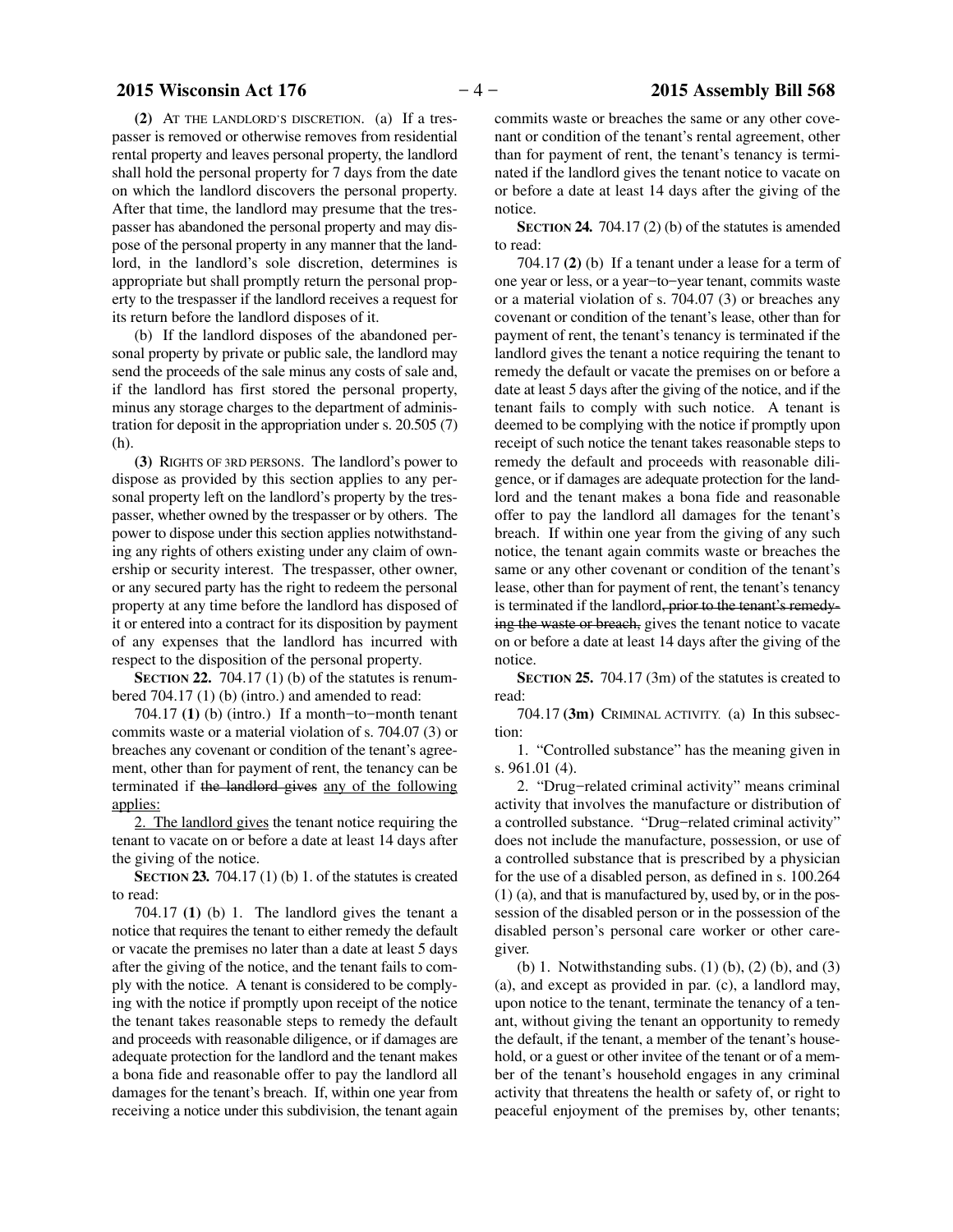engages in any criminal activity that threatens the health or safety of, or right to peaceful enjoyment of their residences by, persons residing in the immediate vicinity of the premises; engages in any criminal activity that threatens the health or safety of the landlord or an agent or employee of the landlord; or engages in any drug−related criminal activity on or near the premises. The notice shall require the tenant to vacate on or before a date at least 5 days after the giving of the notice. The notice shall state the basis for its issuance; include a description of the criminal activity or drug−related criminal activity, the date on which the activity took place, and the identity or description of the individuals engaging in the activity; advise the tenant that he or she may seek the assistance of legal counsel, a volunteer legal clinic, or a tenant resource center; and state that the tenant has the right to contest the allegations in the notice before a court commissioner or judge if an eviction action is filed. If the tenant contests the termination of tenancy, the tenancy may not be terminated without proof by the landlord by the greater preponderance of the credible evidence of the allegation in the notice.

2. To terminate a tenancy under this subsection, it is not necessary that the individual committing the criminal activity or drug−related criminal activity has been arrested for or convicted of the criminal activity or drug− related criminal activity.

(c) Paragraph (b) does not apply to a tenant who is the victim, as defined in s. 950.02 (4), of the criminal activity.

**SECTION 26.** 704.17 (5) of the statutes is renumbered 704.17 (5) (a) and amended to read:

704.17 **(5)** (a) Provisions Except as provided in par. (b), provisions in the lease or rental agreement for termination contrary to this section are invalid except in leases for more than one year.

**SECTION 27.** 704.17 (5) (b) of the statutes is created to read:

704.17 **(5)** (b) Provisions in any lease or rental agreement for termination contrary to sub. (3m) are invalid.

**SECTION 28.** 704.19 (2) (b) 2. of the statutes is amended to read:

704.19 **(2)** (b) 2. Notwithstanding subd. 1., nothing in this section prevents termination of a tenancy before the end of a rental period because of an imminent threat of serious physical harm, as provided in s. 704.16, or for criminal activity or drug−related criminal activity, nonpayment of rent, or breach of any other condition of the tenancy, as provided in s. 704.17.

**SECTION 29.** 706.22 (title) of the statutes, as created by 2015 Wisconsin Act 55, is amended to read:

**706.22** (title) **Prohibition on imposing time−of− sale, purchase, or occupancy requirements.**

**SECTION 30.** 706.22 (2) (title) of the statutes, as created by 2015 Wisconsin Act 55, is amended to read:

706.22 **(2)** (title) REQUIREMENTS TIED TO SALE, PUR-CHASE, OR TAKING OCCUPANCY OF PROPERTY PROHIBITED.

**SECTION 31.** 706.22 (2) (a) (intro.) of the statutes, as created by 2015 Wisconsin Act 55, is amended to read:

706.22 **(2)** (a) (intro.) Except as provided in par. (b), no local governmental unit may by ordinance, resolution, or any other means restrict do any of the following:

1m. Restrict the ability of an owner of real property to sell or otherwise transfer title to or refinance the property by requiring the owner or an agent of the owner to take certain actions with respect to the property or pay a related fee, to show compliance with taking certain actions with respect to the property, or to pay a fee for failing to take certain actions with respect to the property, at any of the following times:

**SECTION 32.** 706.22 (2) (a) 1. of the statutes, as created by 2015 Wisconsin Act 55, is renumbered 706.22 (2) (a) 1m. a.

**SECTION 33.** 706.22 (2) (a) 2. of the statutes, as created by 2015 Wisconsin Act 55, is renumbered 706.22 (2) (a) 1m. b.

**SECTION 34.** 706.22 (2) (a) 2m. of the statutes is created to read:

706.22 **(2)** (a) 2m. Restrict the ability of a person to purchase or take title to real property by requiring the person or an agent of the person to take certain actions with respect to the property or pay a related fee, to show compliance with taking certain actions with respect to the property, or to pay a fee for failing to take certain actions with respect to the property, at any of the following times:

a. Before the person may complete the purchase of or take title to the property.

b. At the time of completing the purchase of or taking title to the property.

c. Within a certain period of time after completing the purchase of or taking title to the property.

**SECTION 35.** 706.22 (2) (a) 3. of the statutes, as created by 2015 Wisconsin Act 55, is renumbered 706.22 (2) (a) 1m. c.

**SECTION 36.** 706.22 (2) (a) 3m. of the statutes is created to read:

706.22 **(2)** (a) 3m. Restrict the ability of a purchaser of or transferee of title to residential real property to take occupancy of the property by requiring the purchaser or transferee or an agent of the purchaser or transferee to take certain actions with respect to the property or pay a related fee, to show compliance with taking certain actions with respect to the property, or to pay a fee for failing to take certain actions with respect to the property, at any of the following times:

a. Before the purchaser or transferee may take occupancy of the property.

b. At the time of taking occupancy of the property.

c. Within a certain period of time after taking occupancy of the property.

**SECTION 37.** 706.22 (2) (b) of the statutes, as created by 2015 Wisconsin Act 55, is renumbered 706.22 (2) (b) (intro.) and amended to read: